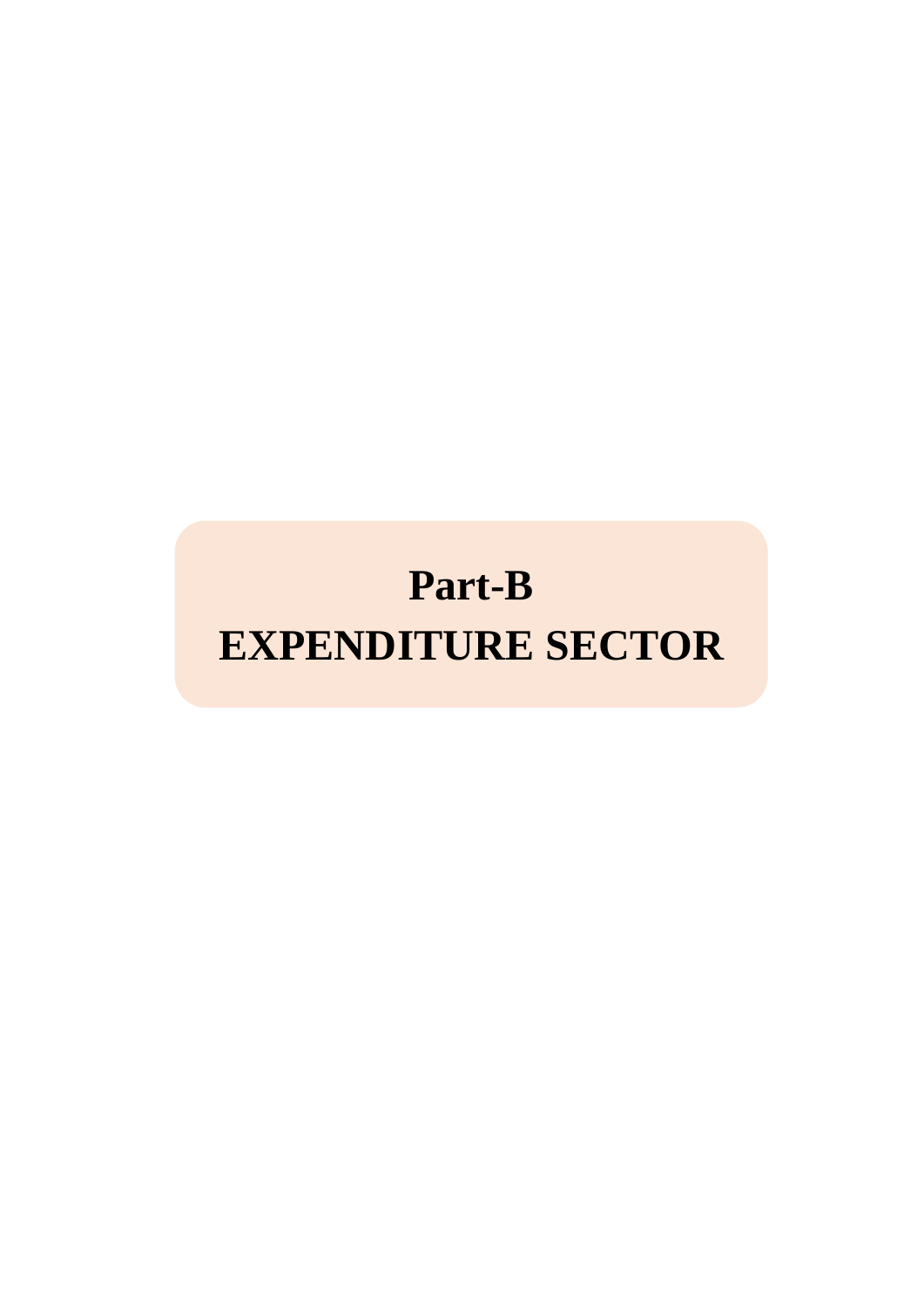# **CHAPTER-VI GENERAL**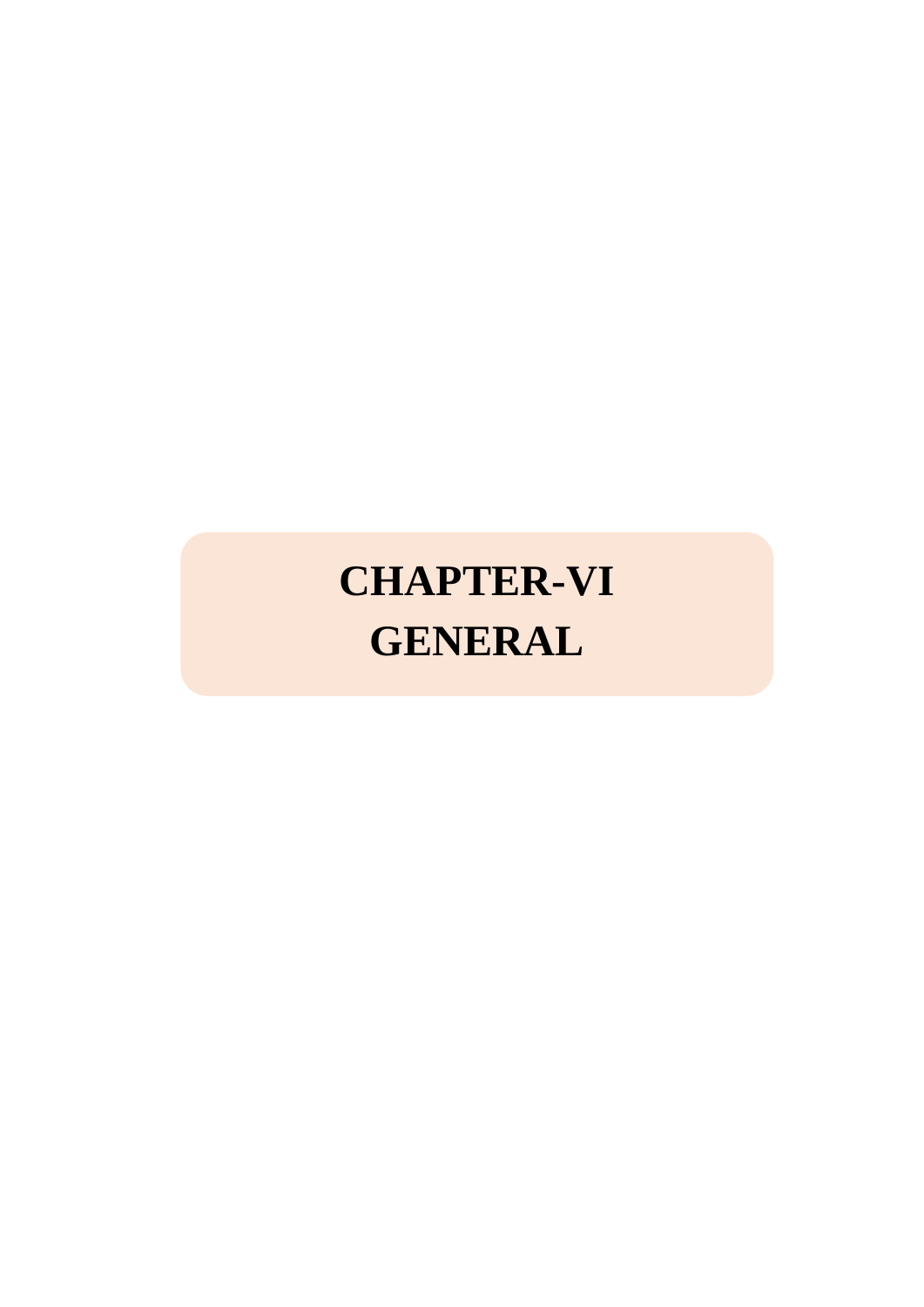### **6.1 Profile of the Audited Entity**

There are 66 Departments, 234 Autonomous Bodies (ABs) and 14 Public Sector Undertakings (PSUs) under General and Social Sector of the Government of Rajasthan, headed by Additional Chief Secretary/Principal Secretaries/Secretaries, which are audited by the Accountant General<sup>1</sup> (Audit-I), Rajasthan, Jaipur. A list of the Departments is given at *Appendix 6.1*.

The comparative position of expenditure incurred by the Government of Rajasthan during 2015-16 to 2019-20 is given in the **Table 6**.**1** below:

|                               |          |          |          |          | (₹ in crore) |
|-------------------------------|----------|----------|----------|----------|--------------|
| <b>Particulars</b>            | 2015-16  | 2016-17  | 2017-18  | 2018-19  | 2019-20      |
| Revenue expenditure           |          |          |          |          |              |
| General services              | 31,016   | 39,203   | 43,450   | 54,364   | 56,186       |
| Social services               | 43,349   | 49,371   | 53,064   | 65,687   | 68,313       |
| Economic services             | 31,874   | 38,565   | 49,327   | 46,722   | 51,986       |
| Grants-in-aid and             | _#       | _##      | $-$ *    | _**      | _***         |
| Contribution                  |          |          |          |          |              |
| Total                         | 1,06,239 | 1,27,139 | 1,45,841 | 1,66,773 | 1,76,485     |
| Capital and other expenditure |          |          |          |          |              |
| Capital Outlay                | 21,985   | 16,980   | 20,623   | 19,638   | 14,718       |
| Loans and Advances            | 36,602   | 12,965   | 1,334    | 1,113    | 2,255        |
| disbursed                     |          |          |          |          |              |
| Payment of Public             | 4,959    | 5,015    | 11,674   | 16,915   | 20,033       |
| <b>Debt</b>                   |          |          |          |          |              |
| Contingency Fund              |          |          |          |          |              |
| <b>Public Accounts</b>        | 1,40,432 | 1,48,885 | 1,47,088 | 1,60,570 | 1,79,741     |
| disbursement                  |          |          |          |          |              |
| <b>Total</b>                  | 2,03,978 | 1,83,845 | 1,80,719 | 1,98,236 | 2, 16, 747   |
| <b>Grand Total</b>            | 3,10,217 | 3,10,984 | 3,26,560 | 3,65,009 | 3,93,232     |

#### **Table 6.1: Comparative position of expenditure**

Source: Audit Reports on State Finances of the respective years.

#₹ 10 lakh only, ## ₹ 6 lakh only, \* ₹ 11 lakh only, \*\* ₹ 9 lakh only, \*\*\* ₹ 7 lakh only.

## **6.2 Authority for Audit**

1

The authority for Audit by the Comptroller and Auditor General of India (C&AG) is derived from Articles 149 and 151 of the Constitution of India and section 13, 14, 15 & 17 of the CAG's Duties, Powers and Conditions of Service (DPC) Act, 1971. Principles and methodologies for various audits are prescribed in the Regulations on Audit and Accounts, 2007, as amended in 2020, and the Auditing Standards, 2017 issued by the CAG.

<sup>1</sup> Erstwhile Office of the 'Principal Accountant General (General and Social Sector Audit)' has been renamed as Office of the 'Accountant General (Audit-I)' with effect from 18.05.2020.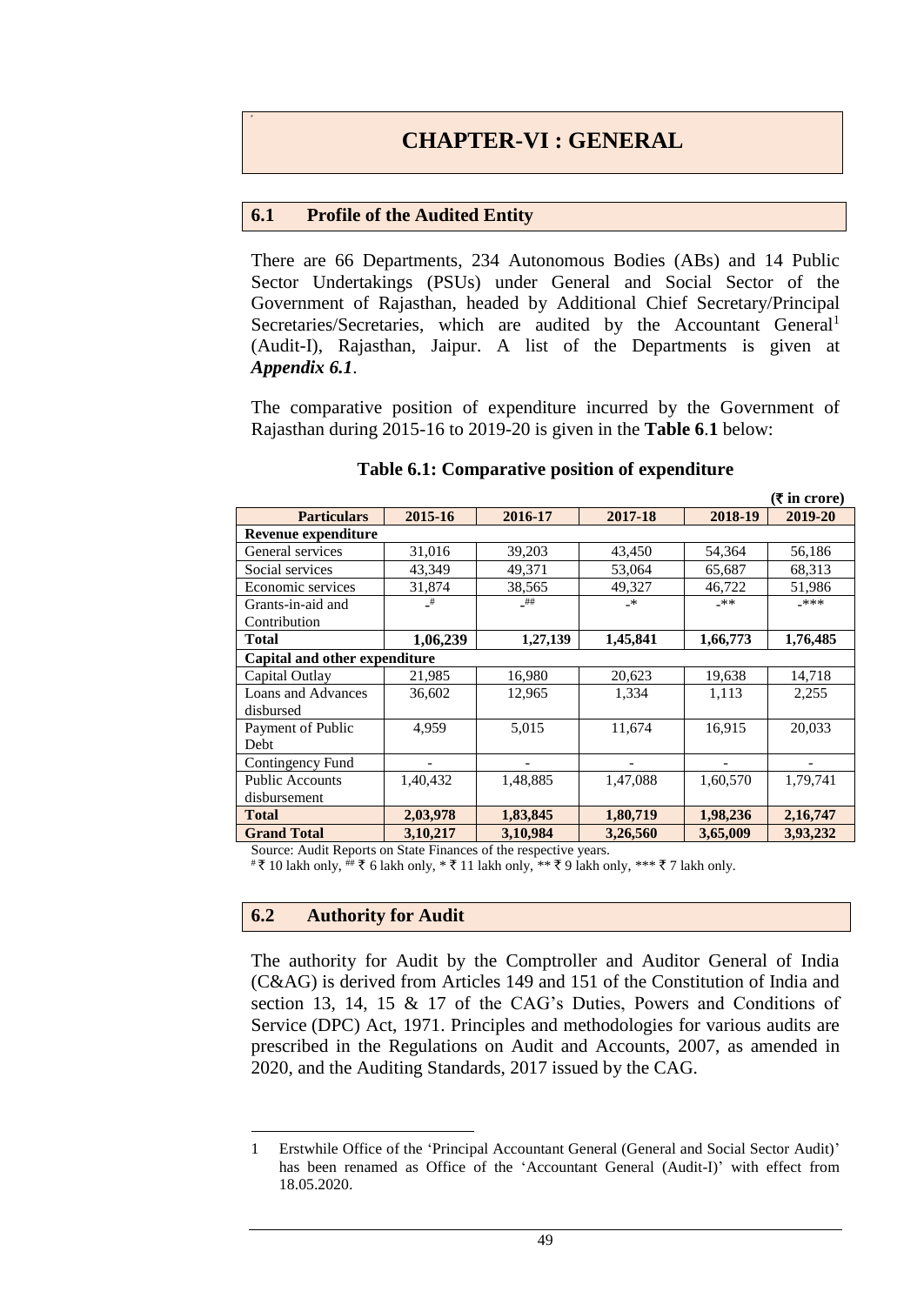## **6.3 Audit Planning and conduct of Audit**

The Office of the Accountant General (Audit-I), Rajasthan conducts audit of Government Departments/Offices/Autonomous Bodies/PSUs/Institutions under the General and Social Sector under the directions of the C&AG. During 2019-20, financial and compliance audits of the selected units under various General and Social Sector Departments, Autonomous Bodies (except Panchayati Raj Institutions and Urban Local Bodies), PSUs and externallyaided projects of the GoR were conducted by audit teams of the office of Accountant General (Audit-I), Rajasthan, Jaipur.

The audit process starts with an assessment of risk exposure of various Government Departments/Organisations/Autonomous Bodies and schemes/ projects, etc. Risk assessment is based on expenditure, criticality/complexity of activities, level of delegated financial powers and assessment of overall internal controls and the concerns of stakeholders. Audit findings during previous years are also considered in this exercise.

After completion of audit of each unit, Inspection Reports containing audit findings are issued to the Heads of the units/departments with the request to furnish replies on audit findings within one month of receipt of the Inspection Report. When the replies are received, audit findings are either settled or further compliance is advised. The important audit observations arising out of these Inspection Reports are processed for inclusion in the Audit Reports.

The audit of 951 out of the 22,016 units of General and Social Sector Departments, have been carried out. Further, 19,693 mandays (for financial audit and compliance audit) were used during 2019-20. The audit plan covered those units/entities, which were vulnerable to significant risk, as per the risk assessment.

# **6.4 Response of the Government/ Departments to Audit observation**

*6.4.1* The draft paragraphs are forwarded to the Principal Secretaries/Secretaries of the departments concerned, drawing their attention, for their response. It is brought to their personal attention that in view of likely inclusion of such paragraphs in the Audit Reports of the Comptroller and Auditor General of India, which are placed before State Legislature, it would be desirable to include their comments. Accordingly, draft paragraphs proposed for inclusion in this report, were forwarded to the Principal Secretaries/Secretaries concerned.

The concerned departments did not send replies to three out of 11 compliance audit paragraphs that are featured in Chapter VII. The responses of the concerned departments received have been suitably incorporated in the Report.

*6.4.2* Rule 327 (1), read with Appendix 6 of General Financial and Accounts Rules prescribes the retention period of various accounting records, which ranges between one and three years after Audit by Accountants General.

Failure of the departmental officers to furnish compliance of the audit observations in Inspection Reports (IRs) results in non-settlement of IR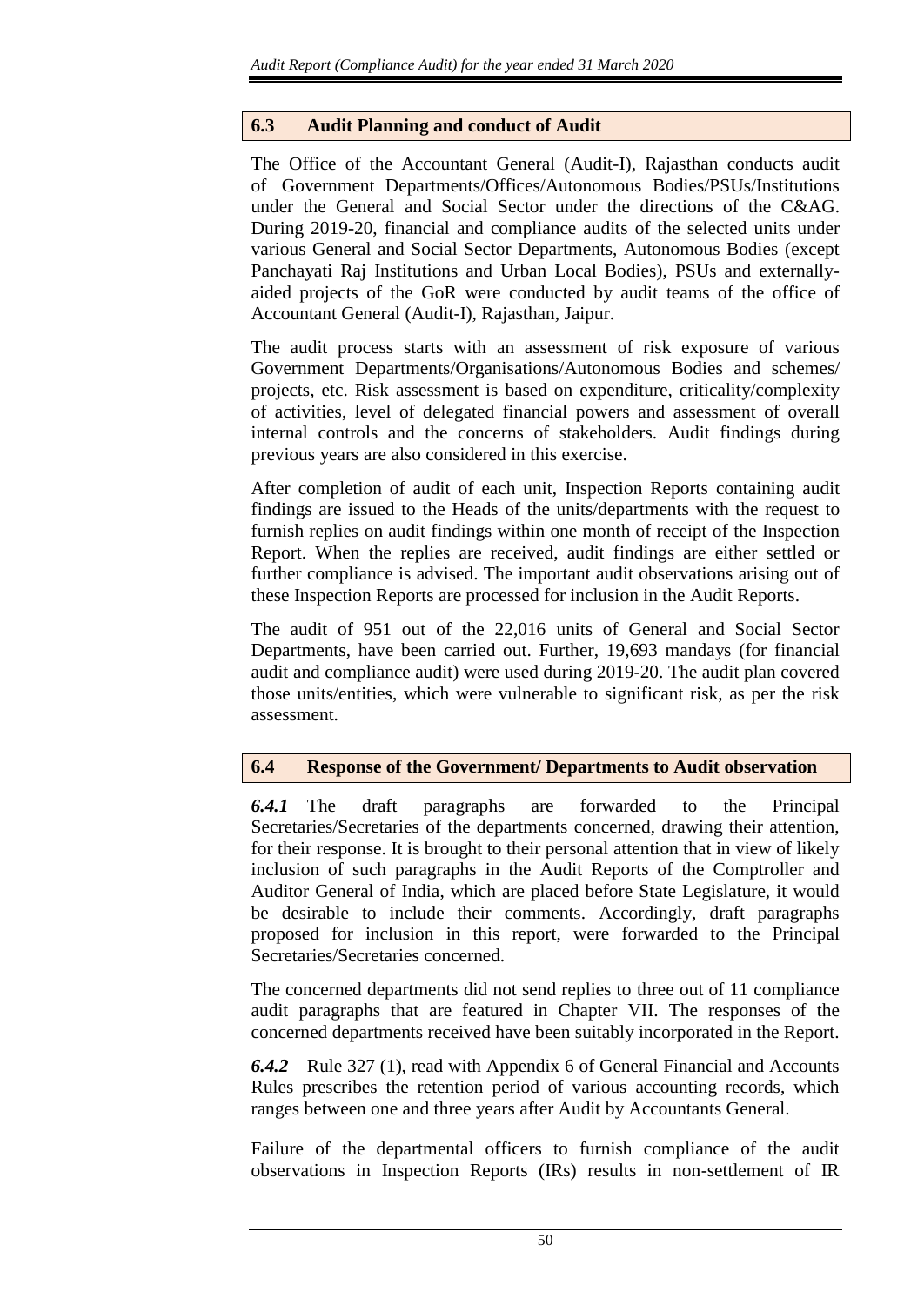paragraphs. As on October 2020, there were 8,306 IRs containing 34,464 paragraphs, issued during the period from 2002-03 to 2019-20 which were pending for settlement. Year-wise pendency is given in the **Table 6.2** below:

| Year                              | <b>IRs</b> | <b>Paragraphs</b> |
|-----------------------------------|------------|-------------------|
| Up to 2012-13                     | 3,176      | 8,548             |
| 2013-14                           | 885        | 2,962             |
| 2014-15                           | 908        | 3,308             |
| 2015-16                           | 736        | 2,617             |
| 2016-17                           | 759        | 3,980             |
| 2017-18                           | 531        | 3,269             |
| 2018-19                           | 649        | 4,548             |
| 2019-20 (issued up to March 2020) | 662        | 5,232             |
| <b>Total</b>                      | 8,306      | 34,464            |

**Table 6.2**

For early settlement of outstanding paragraphs in IRs, GoR issued (August 1969) instructions to all the departmental officers for sending first reply to IRs within a month and replies to further audit observations within a fortnight. These instructions have been reiterated from time to time. The instructions issued in March 2002 envisaged appointment of nodal officers and Departmental Committee in each of the Administrative Department for ensuring compliance to all the matters relating to audit.

Detailed analysis of IRs issued to three Departments was carried out to study the pendency of responses to the paragraphs brought out in the IRs. Analysis of the IRs of various units of Medical and Health Department (1603 IRs), Water Resources Department (671 IRs) and Secondary Education Department (619 IRs) revealed that 14,878 paragraphs (including sub-para) pertaining to 2,893 IRs were outstanding as on 31 October 2020. Category-wise details of irregularities commented in IRs is given in *Appendix.6.2.* It was further noticed that the first compliances, which had to be submitted to Audit within one month of issue of IRs, were pending for an average delay of 66 months (ranging from 8 to 141 months) in respect of 28  $\text{IRs}^2$  pertaining to Water Resources Department and Secondary Education Department.

### **6.5 Coverage of this part of the Report**

1

During the last few years, audit has reported several significant deficiencies in implementation of various programmes/activities as well as the quality of internal controls in selected departments through performance audits, which had impacted the success of programmes and functioning of the departments. Similarly, the deficiencies noticed during compliance audit of the government departments/organizations were also reported.

The current report brings out deficiencies in critical areas, which impact the effectiveness of the GoR. Some important findings of compliance audit

<sup>2</sup> Pending first compliance: Water Resources Department: 3 (8 to 12 months) + Secondary Education Department:  $25(14 \text{ to } 141 \text{ months}) = 28$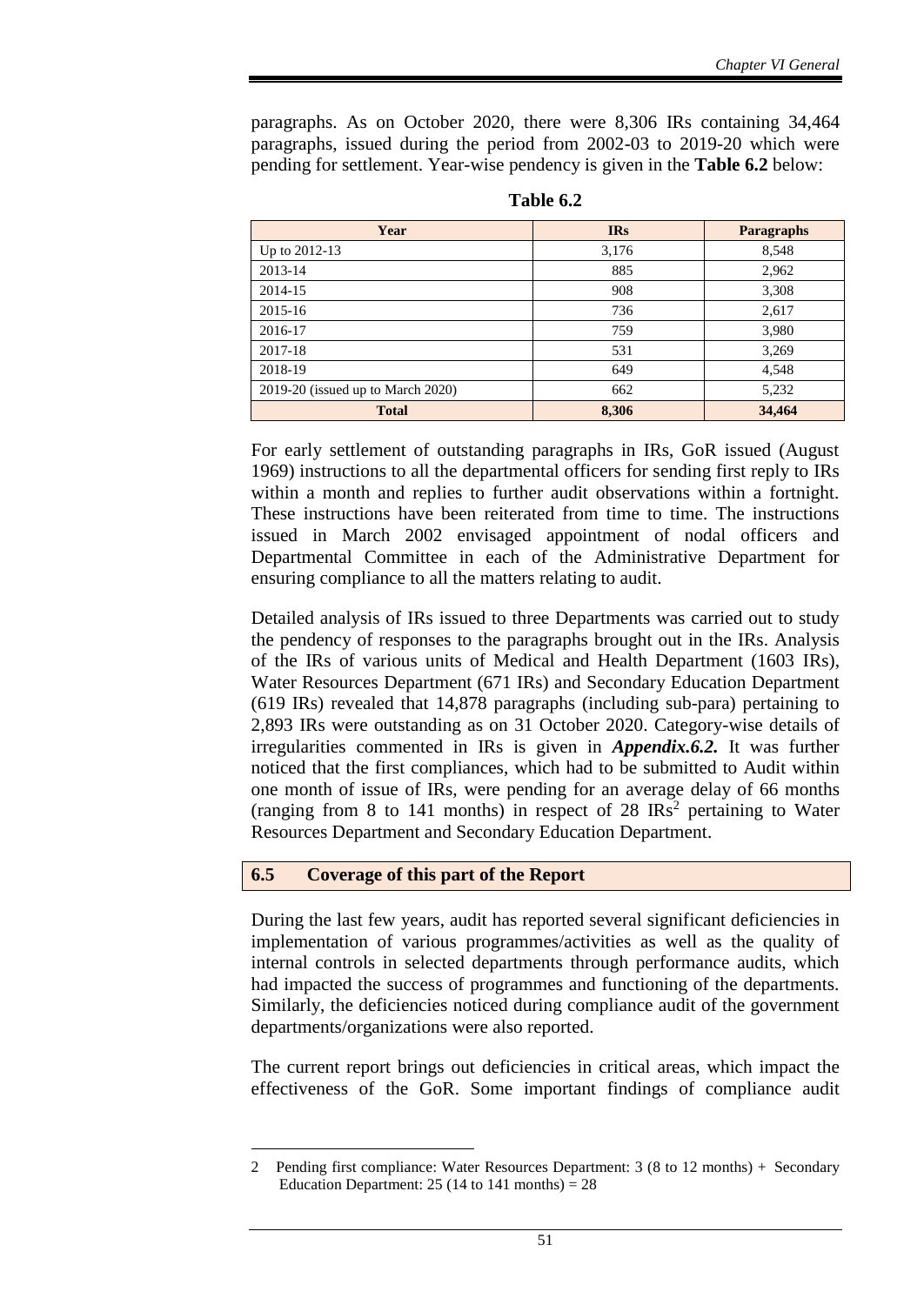paragraphs have been reported in Chapter VII. The major observations are as follows:

The Maharana Pratap University of Agriculture and Technology (MPUAT), Udaipur disallowed certain items in a construction contract in order to keep additional expenditure under the permissible limit of RTPP Rules. Later MPUAT got these items re-executed by the same contractor under a new tender in violation of provisions of PWF&ARs.

# *(Paragraph 7.1)*

The Employees' State Insurance Scheme (ESIS) was started for protecting employees against the impact of incidences of sickness, maternity, death or disablement due to employment injury and occupational disease and to provide medical care to Insured Persons (IPs) and their families. The scheme is administered by a corporate body called the Employees' State Insurance Corporation (ESIC). The Scheme is financed by contributions raised by employees covered under the scheme and their employers as a fixed percentage. Important reforms under ESIC 2.0 for expansion of ESIS in the state to cover all the IPs and for providing better services to IPs were not implemented. The State Government did not utilise the unspent 60.63 *per cent* of maximum admissible expenditure as per prescribed ceiling for managing manpower and to provide required medical facilities to the IPs. Due to shortage of Medical Specialists/Officers and Para Medical staff such as nursing staff, pharmacists etc., the hospitals/dispensaries could not function at their optimal potential. ESI hospitals/dispensaries lacked infrastructure and laboratory facilities. This resulted in decreasing trend in number of patients attending OPD/IPD and patients had to be referred to tie up/government hospitals for basic tests/investigations and specialist facilities. Even though ESIC initiated an IT project for hospital management, the same could not be implemented completely by ESIS. To improve the services being provided in the hospitals and dispensaries, ESI Society was to be formed under section 58(5) of the Act. It was not formed by the State Government despite the fact that 100 *per cent* expenditure upto the prescribed ceiling was to be borne by Employees State Insurance Corporation (ESIC) upto three years.

# *(Paragraph 7.2)*

Failure of the Medical Education Department to apply for increase in sanctioned load led to avoidable payment of demand surcharges and irregular payment of electricity duty by Medical Colleges/Hospitals amounting to ₹ 1.40 crore.

# *(Paragraph 7.3)*

Lack of action on part of the Medical Education Department led to short receipt of concession fee plus penal interest for delay in payment, shortrecovery of amount related to unutilised below poverty line quota and resultant extension of undue benefit to the concessionaire causing a loss of revenue of  $\bar{\tau}$  5.09 crore to the State Government.

# *(Paragraph 7.4)*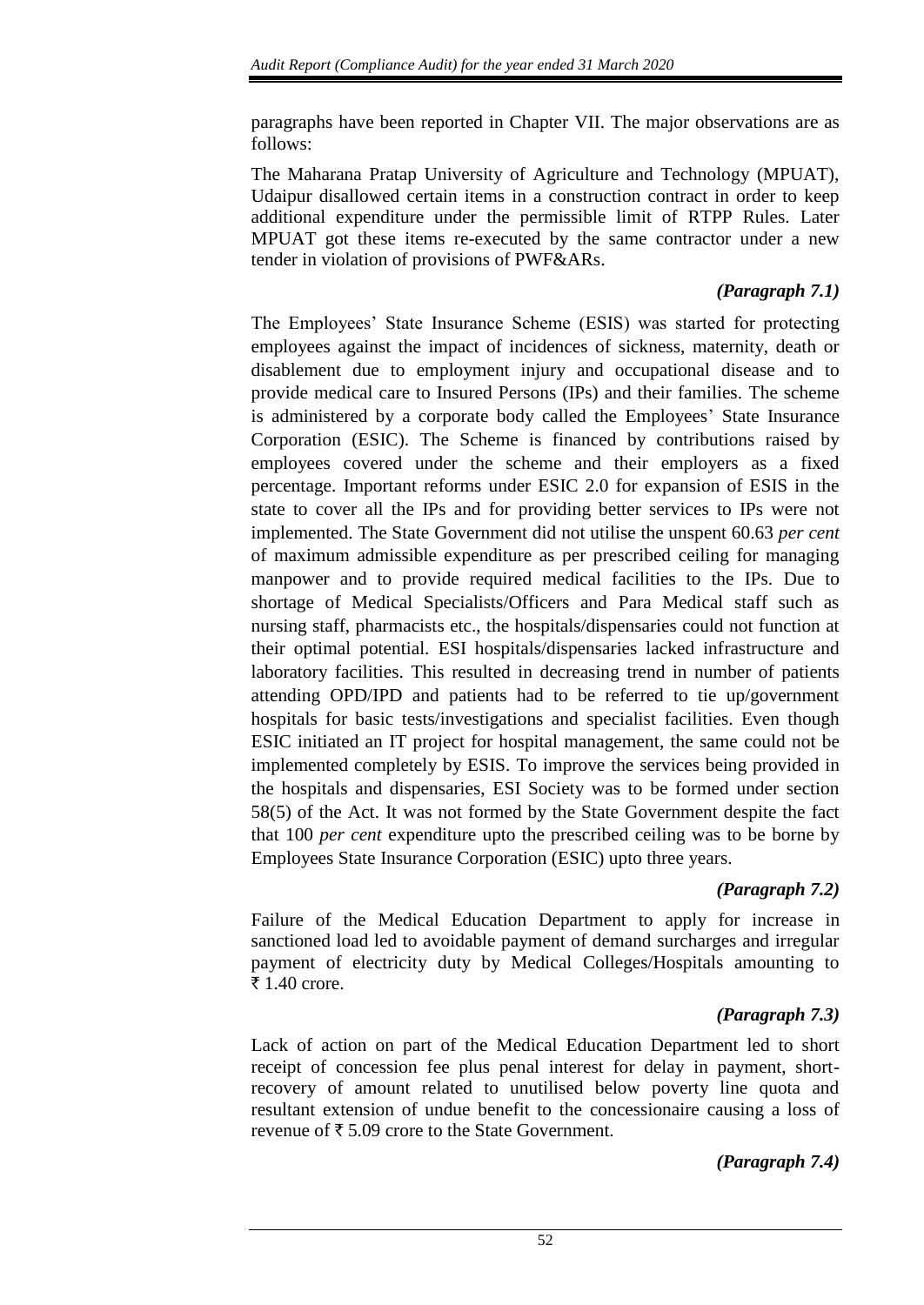Irregular expenditure of  $\bar{\tau}$  3.72 crore on the execution of additional works in contravention of Rajasthan Public Works Financial and Accounts Rules by Medical and Health Department.

## *(Paragraph 7.5)*

Failure to recover loan from beneficiaries and irregular utilization of funds by Department of Minority Affairs and WAQF Board, for repayment to National Minorities Development and Finance Corporation resulted in avoidable penal interest of  $\bar{\tau}$  3.17 crore.

## *(Paragraph 7.6)*

Imprudent decision to change construction site for Directorate building and non-completion of Rehabilitation and Research Institute building not only led to non-utilization of Central Grant of  $\bar{\tau}$  3.27 crore and unfruitful expenditure of  $\bar{\tau}$  5.47 crore but also deprived the beneficiaries from the intended benefits even after lapse of more than eight years in Social Justice and Empowerment Department.

## *(Paragraph 7.7)*

In Social Justice and Empowerment Department, non-adherence to rules of procurement and poor monitoring resulted in unfruitful expenditure of  $\bar{\tau}$  1.24 crore on non-functional Solar Home Lighting Systems.

## *(Paragraph 7.8)*

In Social Justice and Empowerment Department, non-adherence to procurement rules relating to execution of contract and performance security resulted in unfruitful expenditure of  $\bar{\tau}$  2.98 crore incurred on non-functioning 256 Solar Water Heating Systems.

## *(Paragraph 7.9)*

The Water Resources Department, while making payment of compensation for acquisition of land falling under urban area, considered the incorrect multiplying factor of rural area which resulted in an excess payment of  $\bar{\tau}$  1.65 crore.

## *(Paragraph 7.10)*

Unauthorised execution of additional works worth  $\bar{\tau}$  1.55 crore in gross violation of Public Works Financial & Accounts Rules by Water Resources Department.

*(Paragraph 7.11)*